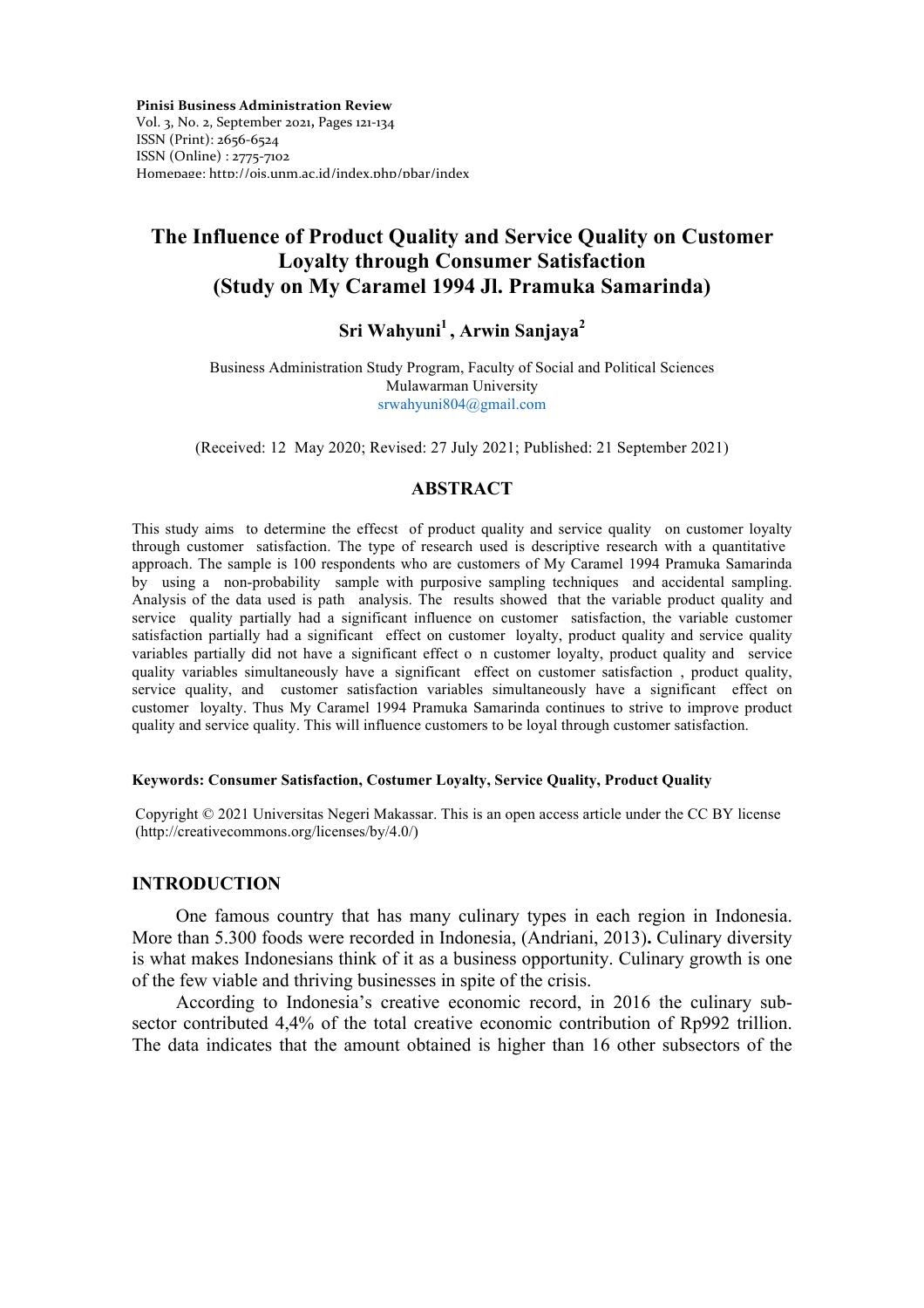Volume 3 Number 2, September 2021. Pages 121-134

creative economy, (Agmasari, 2018)**.** The below graph is a picture of the growth of business in the culinary field with significant movement over the years.



Figure 1 Chart of the growth of the food provider industry

One of the efforts to encourage customers to maintain a good relationship with producers is to provide the best quality of products and services. An established bond can be used by the company in understanding the hopes and needs of the customers.

Basically satisfying wants and meeting demand according to the expectations of customers is what the quality of the product and the quality of the service is all about. Thus, the quality of products and services is an essential element to care for in its existence to create satisfaction from customers. Both essential elements must always align, not if only one is noticed.

The quality of the product and the quality of service that will result will be weapons to businesses that are in service, if low-quality situations create dissatisfaction for customers, the resulting result is affected not only the customers who have used the services but also the prospective customers. Dissatisfaction with customers can affect the judgment of 15 others with little more than just talking (Lupiyoadi, 2014). This impact causes potential customers to choose competing companies as an option.

A company was founded to achieve a goal, namely to obtain a profit. But the thing that needs to be understood apart from making a profit is to be oriented to increasing sales by adjusting the wants and needs of consumers.

Currently, Indonesian people are starting to be interested and like new things, especially in the culinary field. According to (Mufidah, 2012) people's mobility is getting faster and supported by the desire to get things that are practical to make people interested in something new, one of which is in the culinary field. This interest is not without reason, the more social activity outside the home, the less time the people have to prepare food.

The condition of the culinary business, such as stores or cafes over the years, demonstrates an increasing growth in its development, characterized by the large number of new shops attending in the culinary industry. The customer is currently faced with alternatives to a food venture and can choose according to its preferences and needs. Customers not only use the product but also buy the services that accompany the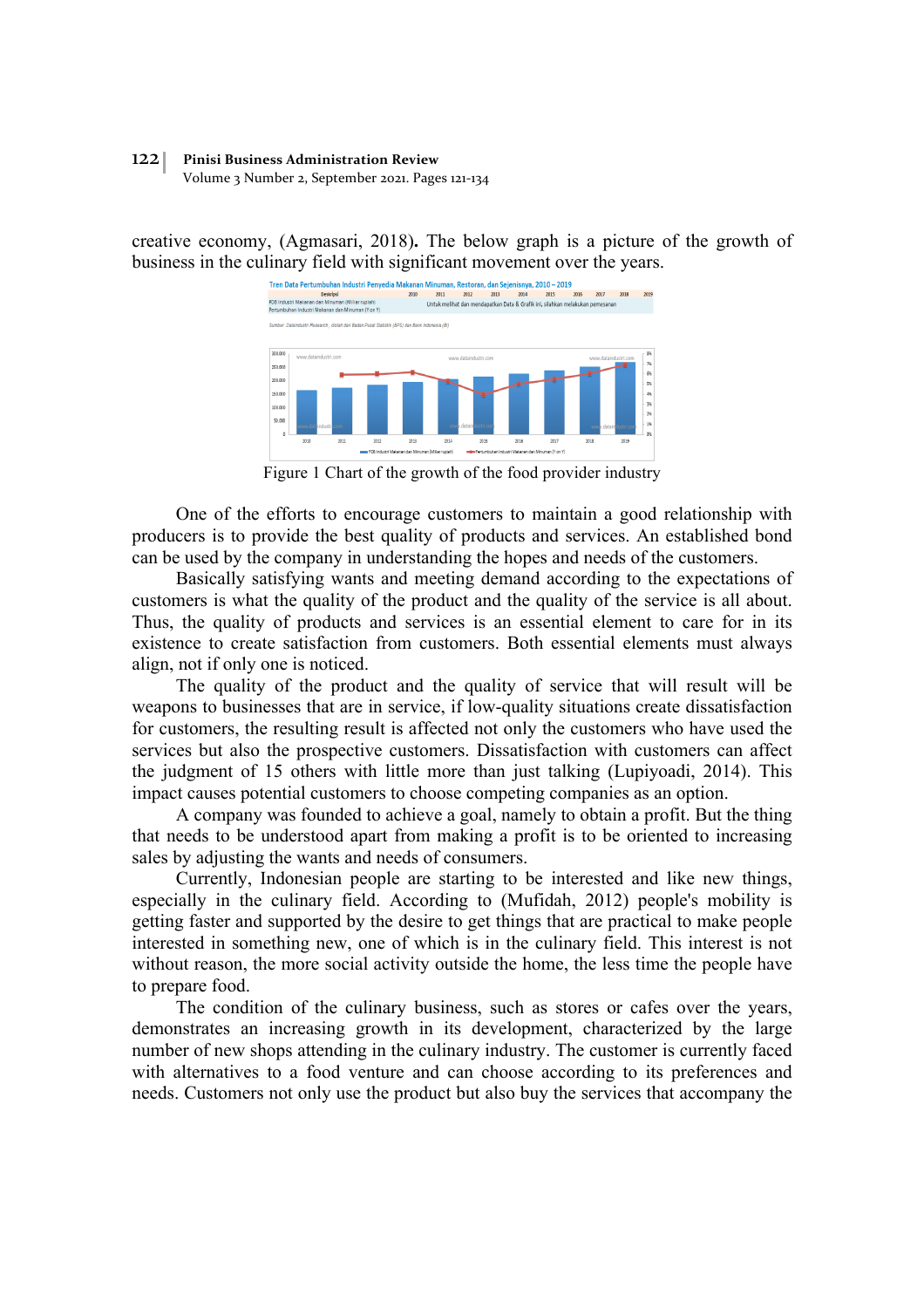purchase of the product. When customers are served with polite, gracious, caring language by the product provider, there is a sense of satisfaction and loyalty to the customer in the purchase of goods or services.

Especially for a business that deals in the culinary field, it is important to consider the quality of products such as taste complete with benefits. It is important to be considerate because customers will be more interested in and feel safe if the flavor and benefits are perceived to be well-preserved. In addition to paying attention to the quality and benefits of service to provide more value to customers. Company management not only acts as a strategy maker to get customers but also has a role in making customers loyal to product providers. With loyal customers, companies as business actors in the business world can get new customers.

My Caramel 1994 is one of the businesses operating in the culinary field in Samarinda City, starting a business in 2018 and located on Pramuka street Samarinda City. My Caramel 1994 has a wide range of products and beverages to offer to customers, while the product that is the advantage is the caramel chicken which has a level of spiciness that can be adjusted according to customer requests.

My Caramel 1994 now has 4 branches in Samarinda City and 1 branch outside Samarinda City. What has been achieved is certainly obtained with the hard work of all parties, one of the important things that have contributed to the success of this business is finding the marketing strategy of My Caramel 1994. The strategy used by My Caramel 1994 allowed the company to survive and compete with other food stall companies. But nowadays there are more and more culinary businesses that will certainly become competitors of My Caramel 1994, the existence of this competition motivates My Caramel 1994 to continue to create innovations that are different or distinctive from My Caramel 1994. Regarding the conditions of increasingly tight competition in the culinary business, My Caramel 1994 must continue to be able to maximize product quality and service quality that will be provided to customers.

It has always been done to give customers a sense of satisfaction and can have a positive effect on My Caramel 1994 since customer loyalty is one of the effects of consumer satisfaction. But generating such loyalty is not easy, the customer must be given satisfaction by the service provider, a satisfaction that can be achieved when the service provider has consumed the products offered. With this situation, the customer will be faced with alternative products of a different quality and price product, so the customer will try to look for the highest value among some of the products provided by the product provider.

The research has the aim of how the product quality and service quality variables affect the attitude of customer loyalty through partial or simultaneous customer satisfaction. According to (Kotler, 2012) marketing is defined as the process of social relations between a person and a group interacting. In creating, offering, and getting what is desired, in addition to the marketing process there is a valuation of products that have value with other units. (Tjiptono, 2015) Marketing is a function that has a role in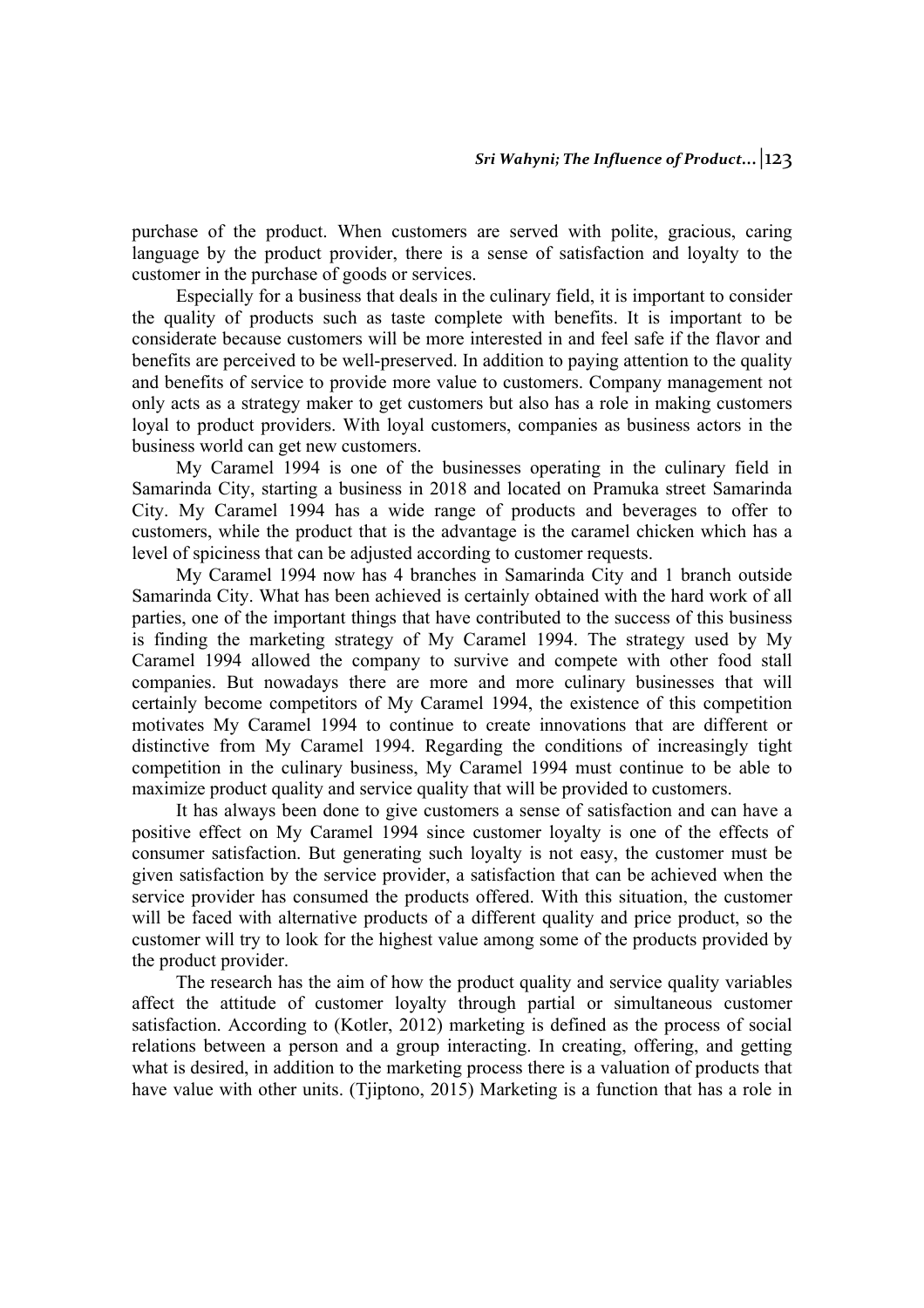Volume 3 Number 2, September 2021. Pages 121-134

establishing relationships with the external environment because the company only has control over a limited environment.

American Marketing Association in (Tjiptono, 2015) put forward the definition of marketing as a process in which a series of institutions exist is a process of creating, communicating, and exchanging offers that have value to the customers, partners, consumers, and to the general public. From the foregoing, it can be seen that marketing activities have not only an organizational function but also a business activity. The focus of marketing initially only emphasizes short-term exchanges but is now also the long-term provider of value, (Tjiptono, 2015)**.**

When choosing a product for the consumer, it is important to note the quality of the product. According to (Tjiptono, 2015) A product is defined as a subjective understanding of something, and it is suggested as an effort to achieve goals through activities aimed at meeting the needs of customers based on organizational capabilities and purchasing power marketplace.

Generally, a product capable of delivering durability, reliability, accuracy, and easier use, and other valuable performance explained product quality. Application of "total quality management (TQM)" could be made to improve the quality of a company's product. The primary objective of raising total quality not only minimized damage to the product but also increased consumer value.

According to (Tjiptono, 2015) The activities that promote the quality of service are one of the efforts in meeting the needs of customers, the truth in informing to keep up with consumer wants and expectations, and also measuring the level of service expected by consumers. Whereas according (Alma, 2007) explained that the quality of the ministry is an industrial method of work to improve and to make quality improvements over and over again. They include quality improvements in the process of producing products and services that companies give to consumers. On the other side (Lupiyoadi, 2014) explaining that the quality of service is a depiction of how far the difference between expectations and facts in the field is that of expectations that come from customers and received services to practice in the field.

From the various explanations above, it can be concluded that the service improvement activity attempted by the industry is an effort to meet the expectations of buyers. The quality of service can be known by the company by looking at the various assumptions of consumers regarding the services obtained along with the desired expectations for the services provided by the company. perceived by customers as consumers is very important in business development. Indirectly consumers will make comparisons to the services received with the desired expectations, then consumers will make decisions from the results of the comparisons made (Lovelock, 2007).

After the consumer acquires a desired product or service, the consumer will compare and evaluate both the product and the service received whether it is as good as possible (Schiffman, 2007)**.** (Kotler, 2007) consumer satisfaction is an expression of pleasure or disappointment over the performance of the product or service received with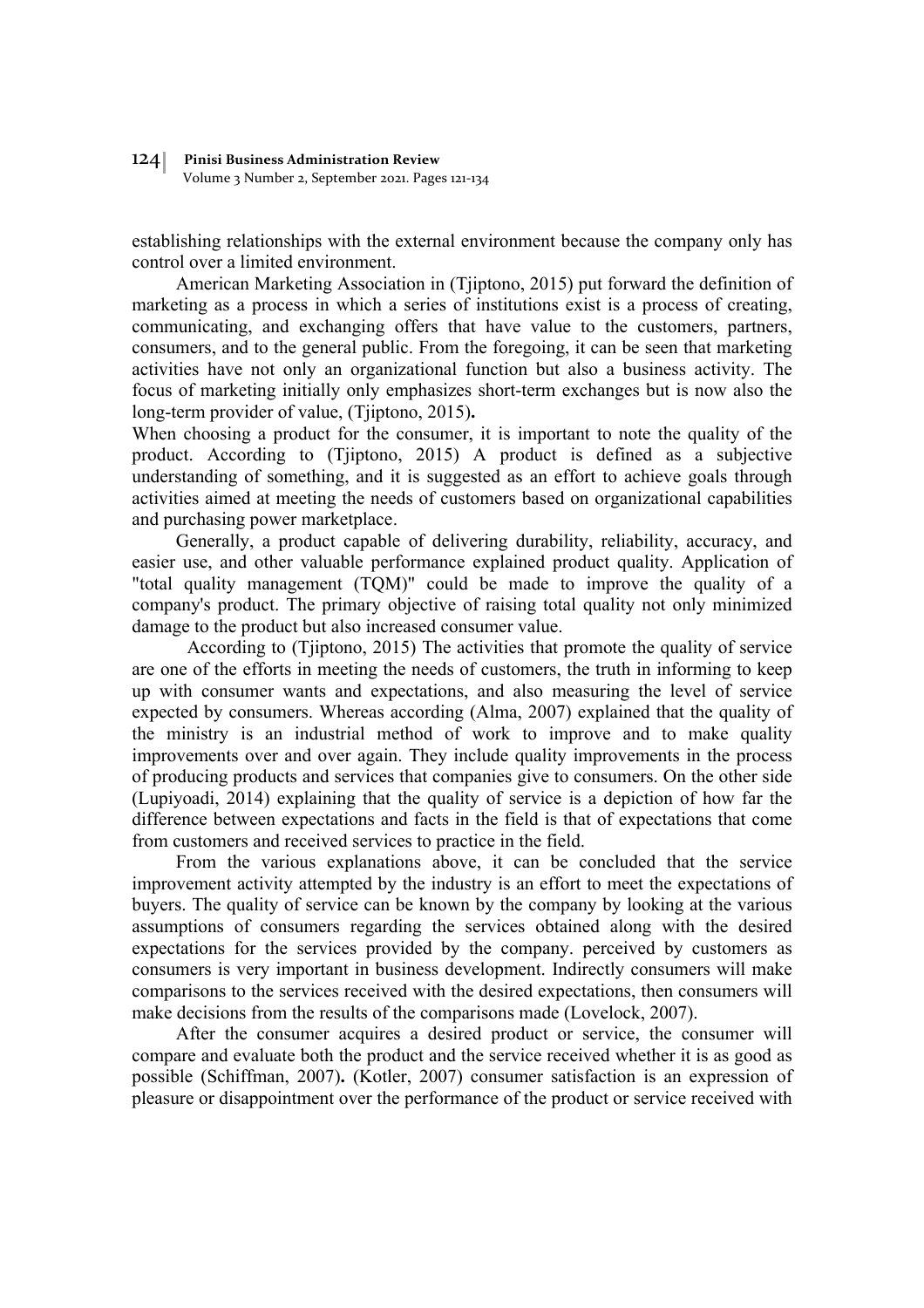the work performance expected by consumers. According to ( Griffin in Sangadji, 2013) loyalty is the behavior of certain elements in deciding choices in a periodic purchase of a company. The highest achievement of a company is having loyal customers.

Research Hypothesis

- H1 :Product Quality has a significant impact on Consumer Satisfaction.
- H2: The quality of services has a significant impact on customer satisfaction.
- H3 :Consumer Satisfaction has a significant impact on consumer loyalty.
- H4: Product quality has a significant impact on consumer loyalty.
- $H<sub>5</sub>$ : Service quality has a significant impact on consumer loyalty.
- H6: Product Quality and Service Quality have a significant impact on Consumer Satisfaction.
- H7:Product quality, service quality, and consumer satisfaction have a significant impact on

consumer loyalty.

#### Conceptual Model

The conceptual model used in this research can be seen in figure 2



#### **Types of Research**

The research employs the quantitative method (interpretive research). The explanatory research method according to (Hermawan, 2009) is a test that describes the causal link between many variables through hypothesis testing. This method is explanatory, trying to test a theory, to confirm or reject the theory or initial assumptions based on research.

### **Population and Sample**

The sample that became the source of data in the test was a My Caramel 1994 customer who had visited the branch shop on Pramuka street Samarinda . This population was chosen because it aims to understand the opinions of My Caramel 1994 customers about product quality and the quality of services provided aimed at satisfying consumers and resulting in an increase in customer loyalty.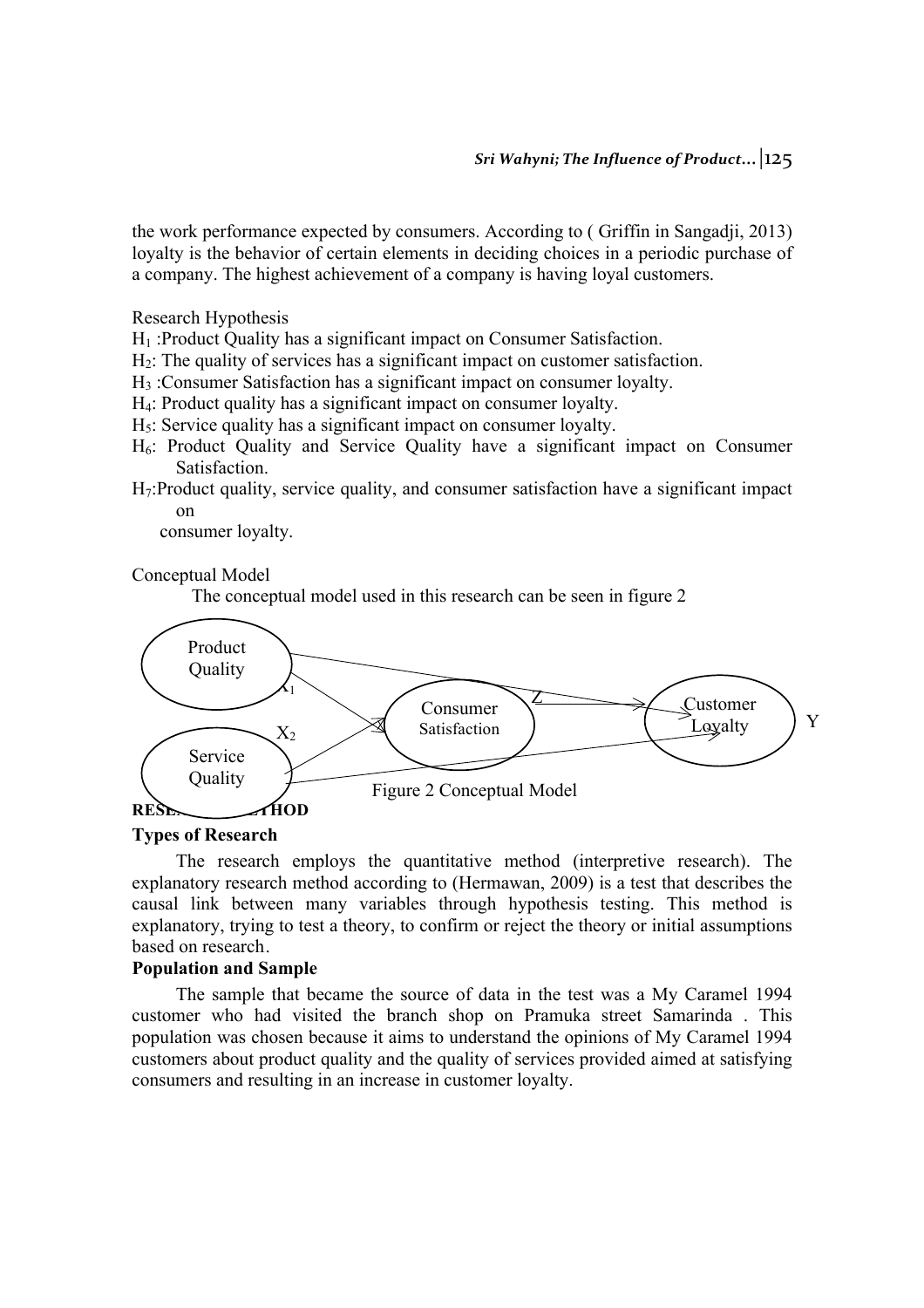Volume 3 Number 2, September 2021. Pages 121-134

Determination of the total sample in the study using a non-probability sample with purposive sampling and accidental sampling methods. The specified number of samples can not use the formula according to (Sugiyono, 2017) and getting the results of the sample needed in this study was 100 respondents

### **Data Analysis Tools**

The technique used in conducting research is to analyze the path. According to (Juanim, 2020) Path analysis is a statistical analysis that is part of the regression model and can be used to analyze the causality relationship between one variable and another.

### **RESULT AND DISCUSSION**

### **Respondent Description**

The results and discussion of the description of the study respondents indicate that 73 people interviewed were women and 27 men. The study also found that the dominant respondents were between the ages of 20 and 25. 86 out of 100 are students and students.

### **Description of Research Variables**

The variable description of product quality research variables (X1) is three indexes of durability, aesthetic, and quality perception. The quality variable of service (X2) consists of five indicators of reliability, responsiveness, security, empathy, and direct evidence. Customer satisfaction variable (Z) consists of 5 indicators of, maintaining loyalty, buying products offered, recommending products, being more willing to pay, and providing information. Variables (Y) there are 6 indexes, repurchase, brand consumption habits, brand loyalty, and belief that a particular brand is the best brand. That will be used constantly and give their recommendation to others as potential candidates.

| Table 1 I am Analysis Results |                            |        |                  |        |            |             |  |  |  |  |
|-------------------------------|----------------------------|--------|------------------|--------|------------|-------------|--|--|--|--|
| Exogenous                     | Endogenous                 | Direct | Indirect         | Total  | $p$ -value | Description |  |  |  |  |
| Variables                     | Variables                  | Effect | Effect           | Effect |            |             |  |  |  |  |
| Product                       | Consumer                   |        |                  |        |            |             |  |  |  |  |
| Quality $(X_1)$               | Satisfaction               | 0,448  | 0,246            | 0,694  | 0,000      | Significant |  |  |  |  |
|                               | $\left( \mathbf{Z}\right)$ |        |                  |        |            |             |  |  |  |  |
| Service                       | Consumer                   |        |                  |        |            |             |  |  |  |  |
| Quality $(X_2)$               | Satisfaction               | 0,357  | 0,196            | 0,553  | 0,000      | Significant |  |  |  |  |
|                               | $\left( \text{Z}\right)$   |        |                  |        |            |             |  |  |  |  |
| Consumer                      | Loyalty                    | 0,185  | $\boldsymbol{0}$ | 0,185  | 0,000      | Significant |  |  |  |  |
| Satisfaction                  | Customer                   |        |                  |        |            |             |  |  |  |  |

### **Path Analysis Results**

Table 1 Path Analysis Results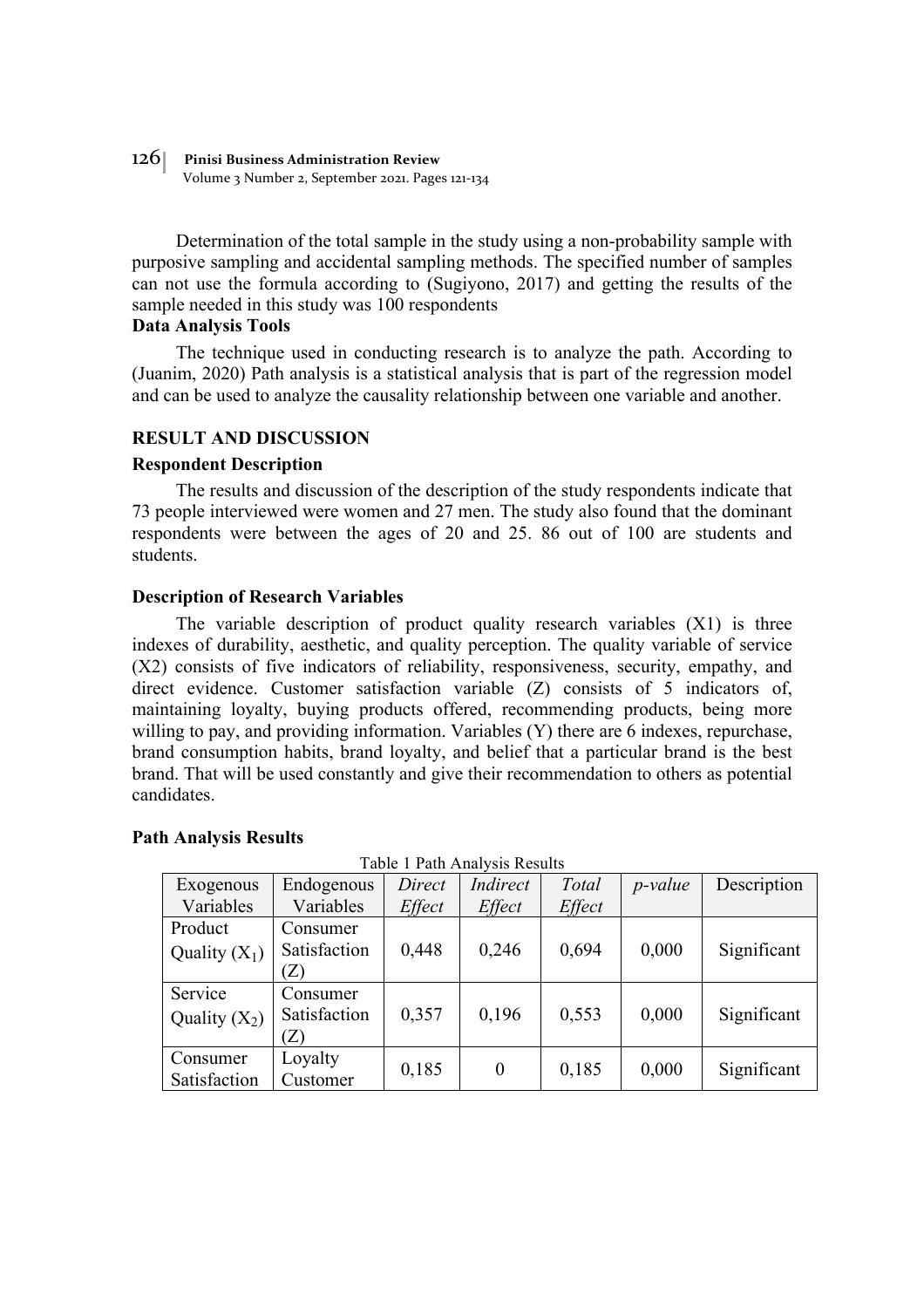| (Z)                        | (Y)                 |          |                  |          |       |                           |
|----------------------------|---------------------|----------|------------------|----------|-------|---------------------------|
| Product<br>Quality $(X_1)$ | Loyalty<br>Customer | $-0,210$ | $\boldsymbol{0}$ | $-0,210$ | 0,137 | <b>Not</b><br>significant |
| Service<br>Quality $(X_2)$ | Loyalty<br>Customer | 0,550    | $\boldsymbol{0}$ | 0,550    | 0,081 | <b>Not</b><br>significant |

Source: Data Processing Results SPSS, 2021

### **Impact** of the variable Quality of the Product on variable Consumer Satisfaction

Table 1 shows brand consumption habits, brand loyalty, and specific brands are the best brand beliefs. Since it is confirmed in  $H\neg 1$  that product quality has a significant impact on customer satisfaction, it can be concluded from the data. The test results prove this, p-value  $0.000 \le 0.05$  proves substantial.

#### **Impact of the Service Quality variable on the Consumer Satisfaction variable**

Table 1 shows that service quality can have a substantial impact on customer satisfaction. H2 indicates that service quality will affect customer satisfaction, which is acceptable according to the data. The test results prove this, with a p-value of  $0.000 \leq$ 0.05 showing significant results.

### **Impact of Consumer Satisfaction variables on Customer Loyalty variable**

Table 1 shows that customer satisfaction has a significant effect on customer loyalty. H3 shows that if customer satisfaction affects customer loyalty, it can be accepted based on the data. The test results for this, and the displayed probability value (p-value)  $0.000 \le 0.05$  is a substantial result.

### **Impact of the variable Quality of the Product on variable Customer Loyalty.**

Table 1 shows that product quality does not substantially affect customer loyalty. H¬4 shows that according to rejected data, product quality has a substantial impact on customer loyalty. The test results prove this, where the p-value of  $0.137 \ge 0.05$  shows significance.

### **Impact of Service Quality variable on Customer Loyalty variable**

Table 1 shows that service quality does not substantially affect customer loyalty attitudes. H5 proves that service quality has a substantial impact on customer loyalty, which is a deviation from the available data. The test results prove this, where the pvalue is the contract of the contract of the contract of the contract of the contract of the contract of the contract of the contract of the contract of the contract of the contract of the contract of the contract of the c

 $0.081 > 0.05$ , which means that the results listed are not significant.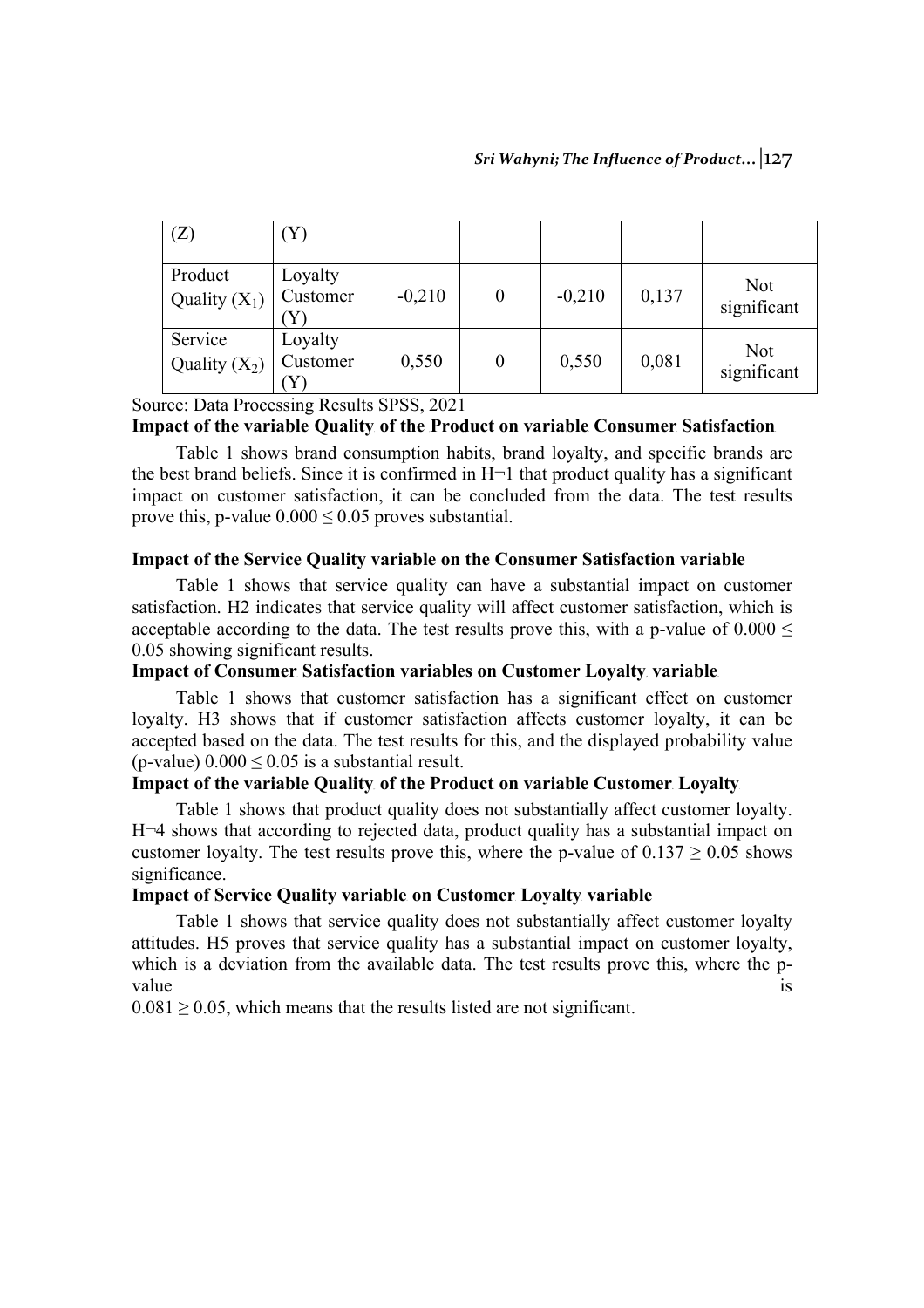Volume 3 Number 2, September 2021. Pages 121-134

#### **Capital Determination**

Assume that the accuracy of the research data model was measured by the correlation coefficient (R2) in the two equations derived from the formula, as shown below.:<br> $R^2 \text{ model}$ 

 $R^2$  model = 1 – (1 –  $R^2$ <sub>1</sub>) (1 –  $R^2$ <sub>2</sub>)  $= 1 - (1 - 0.535)(1 - 0.319)$  $= 1 - (0.465) (0.681)$  $= 1 - 0,316$  $= 0.684 = 68,4%$ 

The results of the operation of the accuracy of the model get 68.4% results, these results explain that the structural relationships that occur from the four variables tested get 68.4% results and 31.6% are obtained from other variables outside the research data.

#### **DISCUSSION**

#### **Path Analysis)**

#### **Impact of Product Quality (X1) on Consumer Satisfaction (Z)**

The results of SPSS data processing show that product quality (X1) has a substantial impact on customer satisfaction (Z), Sig  $0,000 \le 0,05$  thitung  $4,936 \ge 1,984$ thus  $H_0$  rejected, which means that product quality on customer satisfaction can be accepted according to the initial hypothesis testing data which has a significant effect. "Quality products can affect customer intentions to continue to buy a certain product and will increase customer satisfaction (Sukoco, 2014)".

The test results are in line with previous research (Sembiring et al., 2014) which found that the existence of product quality had a substantial impact on consumer satisfaction. Coefficient (β) 0,393 p- value  $0,000 \le (0,05)$  which shows evidence that product quality affects customer satisfaction. Then the test results are also in line with the tests tested by (Basith et al., 2014) which shows that if customer satisfaction is 0.323 with a result of 3.824 a substantial value of  $0.000 \le (0.05)$  product quality will be significantly affected, and the decision H0 is rejected based on the data. This illustrates that the great sense of satisfaction received by customers is strongly influenced by the quality of the product received.

### **Impact of Service Quality** (X2) on Consumer Satisfaction (Z)

The results of SPSS data processing show that service quality (X2) has a substantial impact on customer satisfaction (Z), partly related to the value of Sig. 0.000  $\leq$  0.05 thitung 3.928  $\geq$  1.984 so H<sub>0</sub> is rejected, meaning that the initial hypothesis as a temporary hypothesis stating that consumer satisfaction is influenced by product quality can be accepted.

The results of this study are in accordance with the results of the study (Basith et al., 2014)), namely the research interpretation worth 0.327, a score of 3.876, and a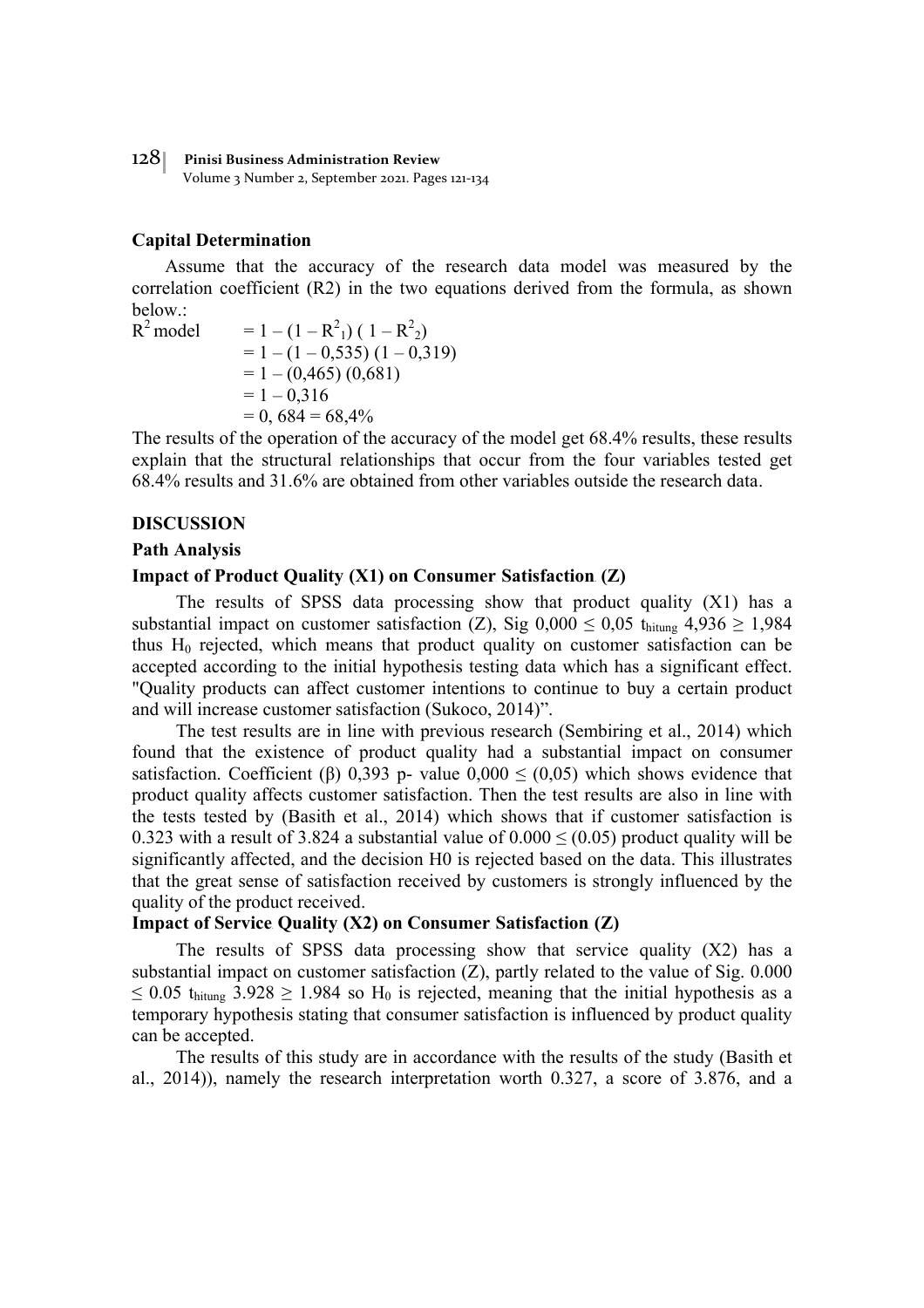significance of  $0.000 \le (0.05)$  is the result of service quality that affects customer satisfaction, then the decision H0 rejected. Therefore, this test may be constant with the test tested by (Sembiring et al., 2014) which explains the coefficient (β) of 0.490 d and p-value of 0.000 (0.05) which is the result of the magnitude of service quality that affects customer satisfaction. significantly.

The two most important things that are closely related to service quality and customer satisfaction are the expected quality and perceived quality (Tjiptono, 2015)**.**  Consumer satisfaction can be determined from good quality service, namely service quality, including ability, responsiveness, security, and empathy. Employees of My Caramel 1994 provide good quality services such as being friendly employees, use polite language, are responsive in responding to consumer complaints. This will create a sense of satisfaction to customers for the services provided.

# **Impact of Consumer Satisfaction (Z) on Customer Loyalty (Y)**

Based on the results of SPSS data processing proves that Consumer Satisfaction (Z) partially has a substantial impact on the attitude of Customer Loyalty (Y) the value of Sig.  $0.000 \le 0.05$  thitung  $4.450 \ge 1.984$  so H<sub>0</sub> is rejected, meaning that it accepts the assumption that customer satisfaction affects customer loyalty. The formation of customers who are loyal or loyal comes from the satisfaction received by customers (Rabiqy, 2017) customers who have received satisfaction from purchasing products will have a sense of being bound to certain brands and will make customers loyal to certain brands.

This study (Basith et al., 2014) is consistent with current research, which is 0.576 with a score of 6,490, a significant value of  $0.000 \le (0.05)$  is the result of customer satisfaction which has an influence on customer loyalty, then  $H_0$  is rejected. Then the results of this study can also be carried out with research (Sembiring et al., 2014) which reveals that the coefficient (β) 0.522 and p-value 0.000 ( $\leq$ 0.05) is the result of customer satisfaction and will affect customer loyalty.

#### **Impact of Product Quality (X1) on Customer Loyalty (Y)**

The results of SPSS data processing show that product quality  $(X1)$  does not have a substantial impact on customer loyalty (Y), and partly relates to the value of Sig.  $0.137 \ge 0.05$  thinns 1.501≤ 1.984 then H<sub>0</sub> is accepted, meaning that the initial hypothesis that explains if product quality affects customer loyalty is unacceptable. According to (Arzena, 2014) The quality of products provided by culinary businesses such as restaurants to customers is indeed very important in order to get and retain customers, although the quality of products provided by business actors also does not guarantee to create loyal customers to the product.

The research results obtained cannot be carried out with the research studied (Basith et al., 2014) explaining that there are two types that can have an impact on customer loyalty, namely direct and indirect consequences. The effect directly represents the coefficient value (-0.001), and the significance is 0.990 ( $>0.05$ ), then H $\neg$ 0 means that product quality does not have a substantial impact on the loyal attitude of the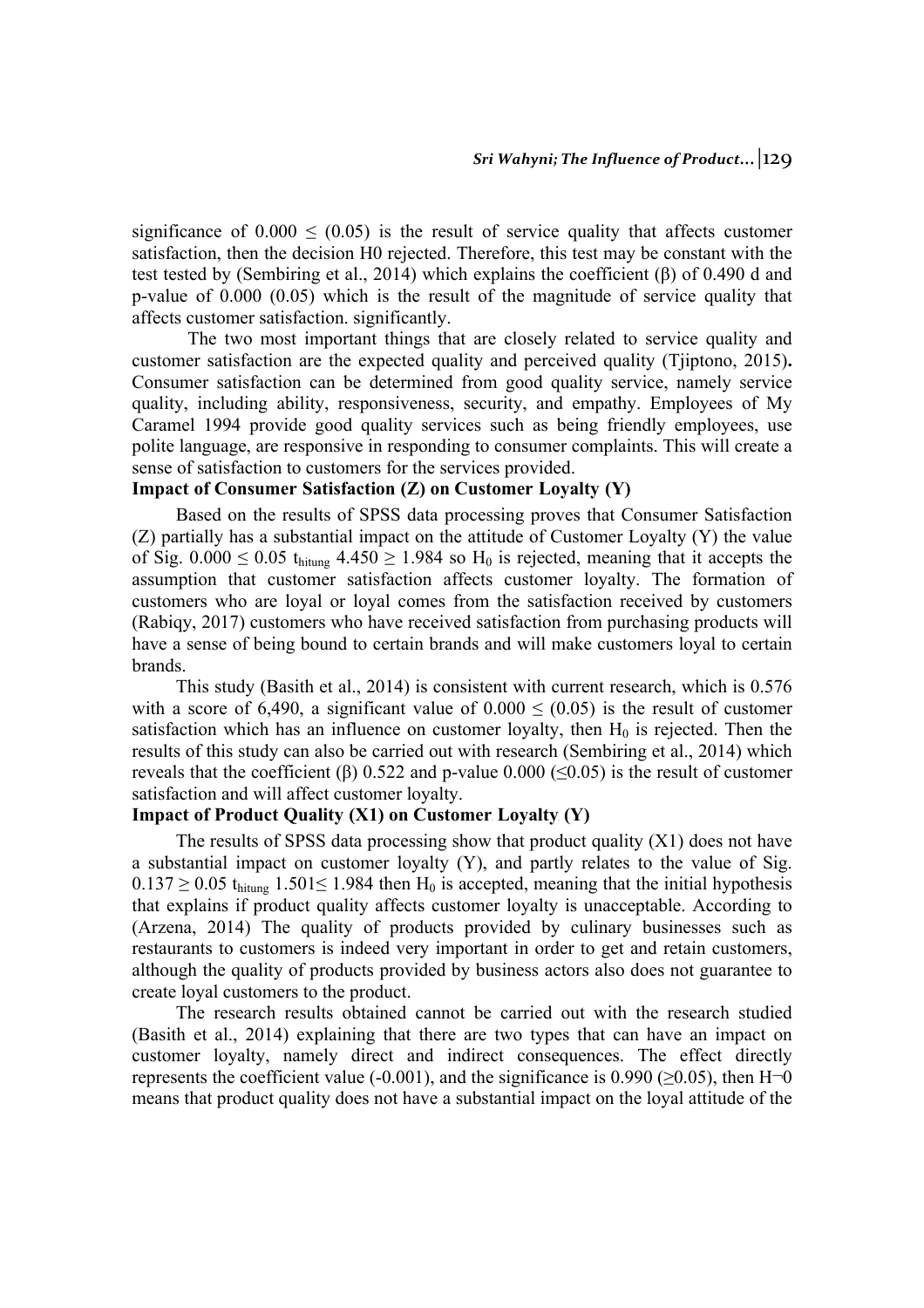Volume 3 Number 2, September 2021. Pages 121-134

client. However, this test may be in line with research (Sembiring et al., 2014) which explains that product quality has a substantial impact on customer loyalty, in part different from (β) 0.005 and p-value. 0.953 ( $\geq$  0.05). The reason why product quality does not have a substantial impact on customer loyalty is that buyers as consumers tend to like the best quality products, but the products produced by My Caramel 1994 have not shown success, which is characterized by the inconsistent taste produced.

### **Impact of Service Quality (X2) on Customer Loyalty (Y)**

According to the results of SPSS data processing, it can be seen that if the quality of service (X2) does not have a substantial impact on customer loyalty (Y) along with the Sig value  $0.081 \ge 0.05$  thitung  $-1.765 \le 1.984$  then H0 is accepted, meaning that the initial hypothesis stating Service Quality affect Customer Loyalty is unacceptable. Hidayat (2014) explains that if the quality of service that is improved and accepted by customers does not necessarily make customers loyal but only able to provide satisfaction to customers.

The results shown in the test do not match the test (Basith et al., 2014) Who found that the direct effect is represented by a beta value of 0.023, with a significance of 0.779  $(\geq 0.05)$ , and then H<sub>0</sub> is accepted. If the impact of service quality on loyalty customers can be ignored. Therefore, this study cannot compete with the study (Sembiring et al., 2014) which explains the coefficient is 0.221 and p-value 0.024 ( $\leq$ 0.05) is the value of Service Quality that can significantly affect Customer Loyalty.

Some consumers of My Caramel 1994 argue that the services provided are still not good, especially in reliability or speed in processing the ordered products. If the employees of My Caramel 1994 can be more reliable and faster in processing customer orders, the possibility of consumers being loyal to My Caramel 1994 will be greater. "Reliability or ability is an attitude of providing services to consumers in accordance with the agreements that have been previously offered. Able to provide the best service as expected. Consumers will get the full trust given by consumers to the services provided, which in turn will create loyal customers for the goods and services received (Margono, 2010). Defines reliability as the ability of an entrepreneur as a reliable and knowledgeable consumer to provide adequate and accurate services. (Zahruli, 2012).

### **Impact of Product Quality** (X1) and Service Quality (X2) on Consumer. **Satisfaction** (**Z**)

The results of SPSS data processing show that product quality  $(X1)$  and service quality  $(X2)$  simultaneously have a substantial impact on customer satisfaction  $(Z)$ , the value of Sig  $0.000 \le 0.05$  F<sub>hitung</sub> 55.863  $\ge 3.09$  then H<sub>0</sub> is rejected, meaning that there is a consistent relationship between X1 and X2 with customer satisfaction, or can be explained as the simultaneous impact of product quality and service quality on consumer satisfaction with a correlation result of 0.732 from the results of the correlation interval stating the level of the relationship is strong and the coefficient of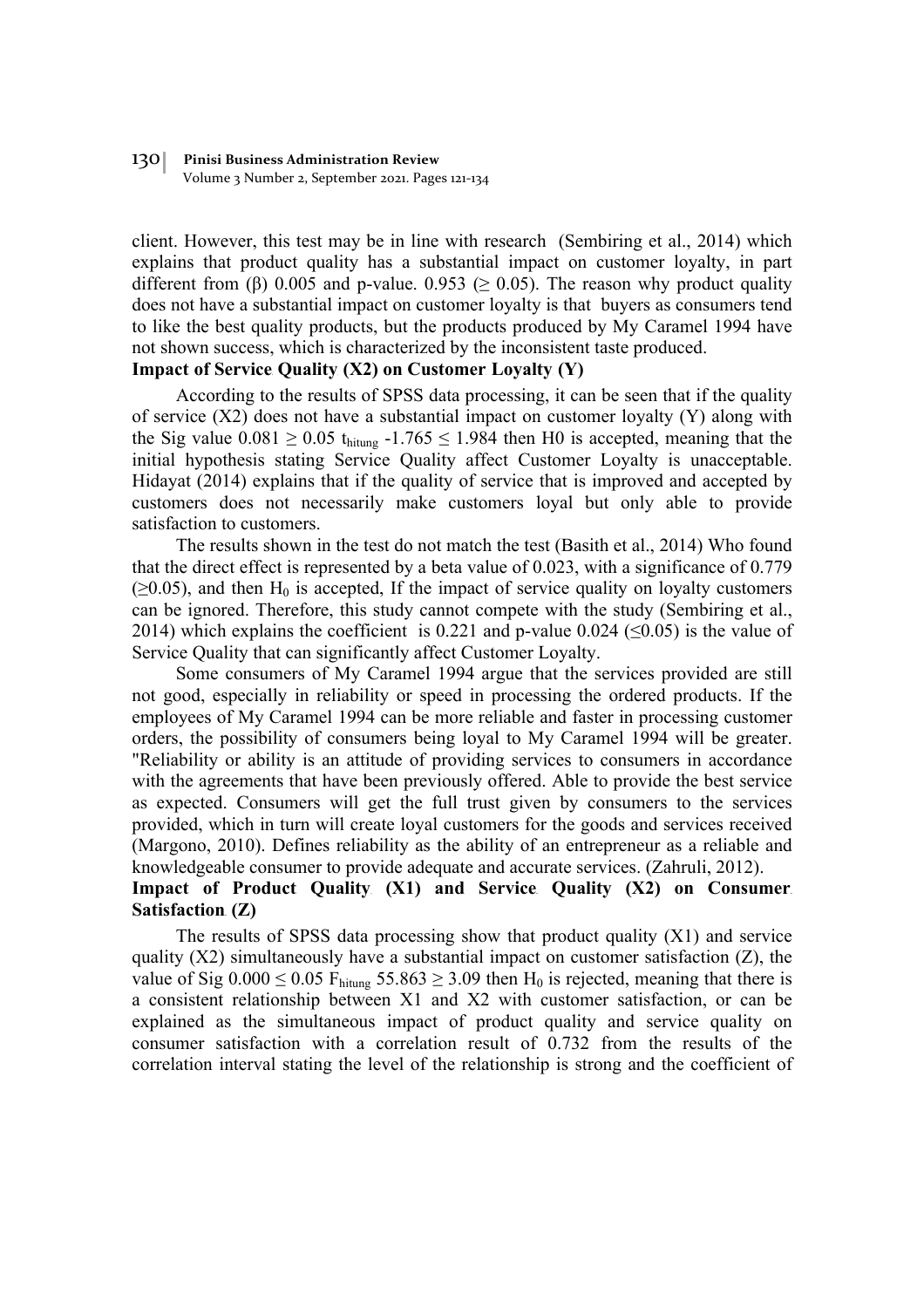determination is 53.5% and the influence of variables outside which is not studied is  $46.5\%$ .

The results of this study can be compared with the study (Rahmawati, 2017) which explains that 64.80% is the degree to which product and service quality affects customer satisfaction. According to (Zeithaml et al., 2017) customer satisfaction can be interpreted as a customer response after evaluating expectations with the performance of the services received whether they experience conformity or discrepancy. Ways to satisfy consumers by proposing products or services with the best quality in accordance with the company's strategy.

### **Impact of Product Quality (X1), Service Quality (X2), equivalent to Consumer. Satisfaction (Z) on Customer Loyalty (Y)**

Based on the results of SPSS data processing proves that product quality (X1), service quality  $(X2)$  and customer satisfaction  $(Z)$  both have a substantial impact on customer loyalty (Y) the value of Sig.  $0.000 \le 0.05$  F<sub>hitung</sub> 15.015  $\ge 3.09$  then H<sub>0</sub> is rejected, referring to the linear relationship between X1, X2, and Z and Y, or can be explained as a simultaneous impact of the correlation result 0.565 from the correlation interval results stating the level of the relationship is moderate and for the coefficient of determination of 31.9% and the influence of variables outside that are not examined by 68.1%.

The results of this study are in line with (Ratnaningtyas, 2017) which explains that product quality, service quality, and consumer satisfaction have a temporary and substantial impact on customer loyalty. "The best thing a company can have is to create customer relationships by building customer loyalty (Anis et al., 2018). The company's new product development can be done by creating loyal or loyal customers, loyal customers have a tendency to continue to choose and maintain the services provided by certain companies (Rabiqy, 2017)**.** "The effort to continue to be able to achieve the goal of obtaining and retaining customers is a condition that must be studied and implemented by certain companies in order to succeed in the world of business competition (Tjiptono, 2015)**.** 

#### **CONCLUSIONS AND SUGGESTIONS**

#### **Conclusions**

- 1. Product Quality (X1) has a substantial impact on Customer Satisfaction (Z) partially.
- 2. Service Quality (X2) has a substantial impact on customer satisfaction (Z) partially.
- 3. Customer satisfaction as a consumer (Z) has a substantial impact on Customer Loyalty (Y) partially.
- 4. Product Quality (X1) does not have a substantial impact on Consumer Loyalty (Y) partially.
- 5. Service Quality (X2) does not have a substantial impact on Consumer Loyalty (Y) partially.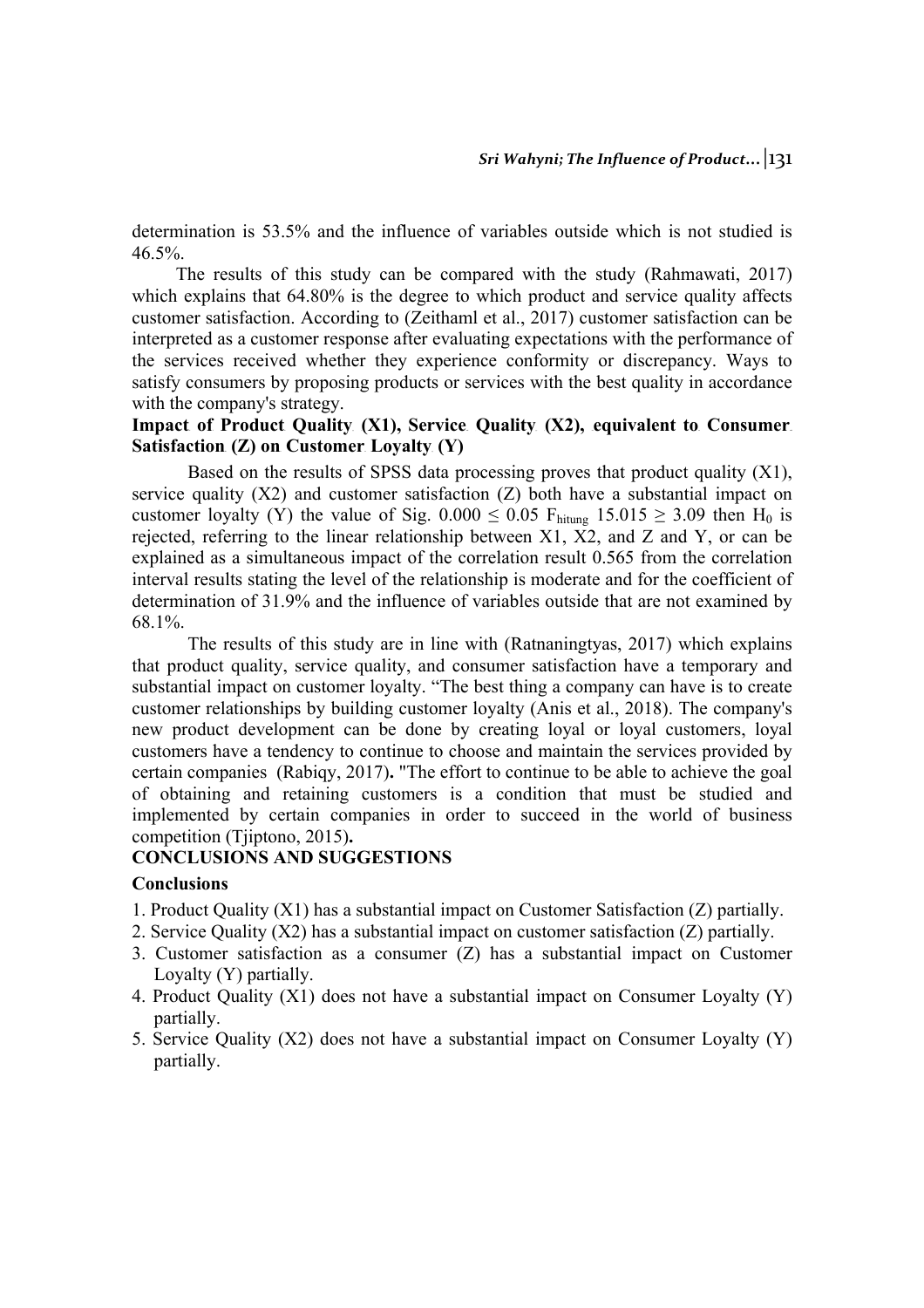- 132 **Pinisi Business Administration Review** Volume 3 Number 2, September 2021. Pages 121-134
- 6. Product Quality (X1) and Service Quality (X2) have a substantial impact on Customer Satisfaction as a consumer (Z) simultaneously.
- 7. Product Quality (X1), Service Quality (X2), and Customer Satisfaction (Z) have a significant impact on Consumer Loyalty (Y) simultaneously.

#### **Suggestions**

- a. Product Quality from My Caramel 1994 branch Jl. Pramuka of Samarinda can be improved again by making SOP (Standard Operational Procedure) in product manufacture with the aim that the resulting product can consistently meet company standards.
- b. Service Quality from My Caramel 1994 branch Jl. Pramuka of Samarinda must be improved, one of which is to continue to be able to maintain the ability of employees, the company has the right to reprimand and provide direction and training to employees who are still performing services that are not in accordance with the applicable company SOPs.
- c. Customer Satisfaction from My Caramel 1994 branch Jl. Pramuka of Samarinda must be maintained, to maintain customer satisfaction management must pay attention and provide insight to employees in handling consumer complaints.
- d. Customer Loyalty from My Caramel 1994 branch Jl. Pramuka of Samarinda must also be maintained, to maintain customer loyalty the company must pay attention and shape the quality of service in order to form customer satisfaction, if customer satisfaction has been formed then customer loyalty will automatically be formed and make loyal customers more and more.
- e. This research is still limited, it is hoped that further researchers can use more relevant indicators and the use of various variables in order to be closer to the actual situation and enrich existing theories.

### **REFERENCES**

Agmasari, S. (2018). *Industri Kuliner Penopang Tertinggi Perekonomian Kreatif di Indonesia.Kompas.com.* https://travel.kompas.com/read/2018/02/06/185000027/industri-kuliner-penopangtertinggi-perekonomian-kreatif-di-indonesiaa

Alma, B. (2007)). m*Manajemen pPemasaran dann Pemasarann Jasa*. ALFABETA.

- Andriani, D. (2013). *Kuliner Indonesia, Potensi Masakan Nusantara di Pasar Dunia.* Entrepreneur Bisnis.com. https://entrepreneur.bisnis.com/read/20130822/263/158136/kuliner-indonesiapotensi-masakan-nusantara-di-pasar-duniaa
- Anis, Josef, B., Christiananta, B., & Ellitan, L. (2018). The Effect of Entrepreneurship Orientation, Information Technology, Strategic Planning to Competitive Advantages with Business Performance as Intervening Variables: Empirical Study Food Processing Smes in North Sulawesi. *International Journal of Advanced rResearchh (IJAR)*, *6*(1), 236–242. https://doi.org/2320-5407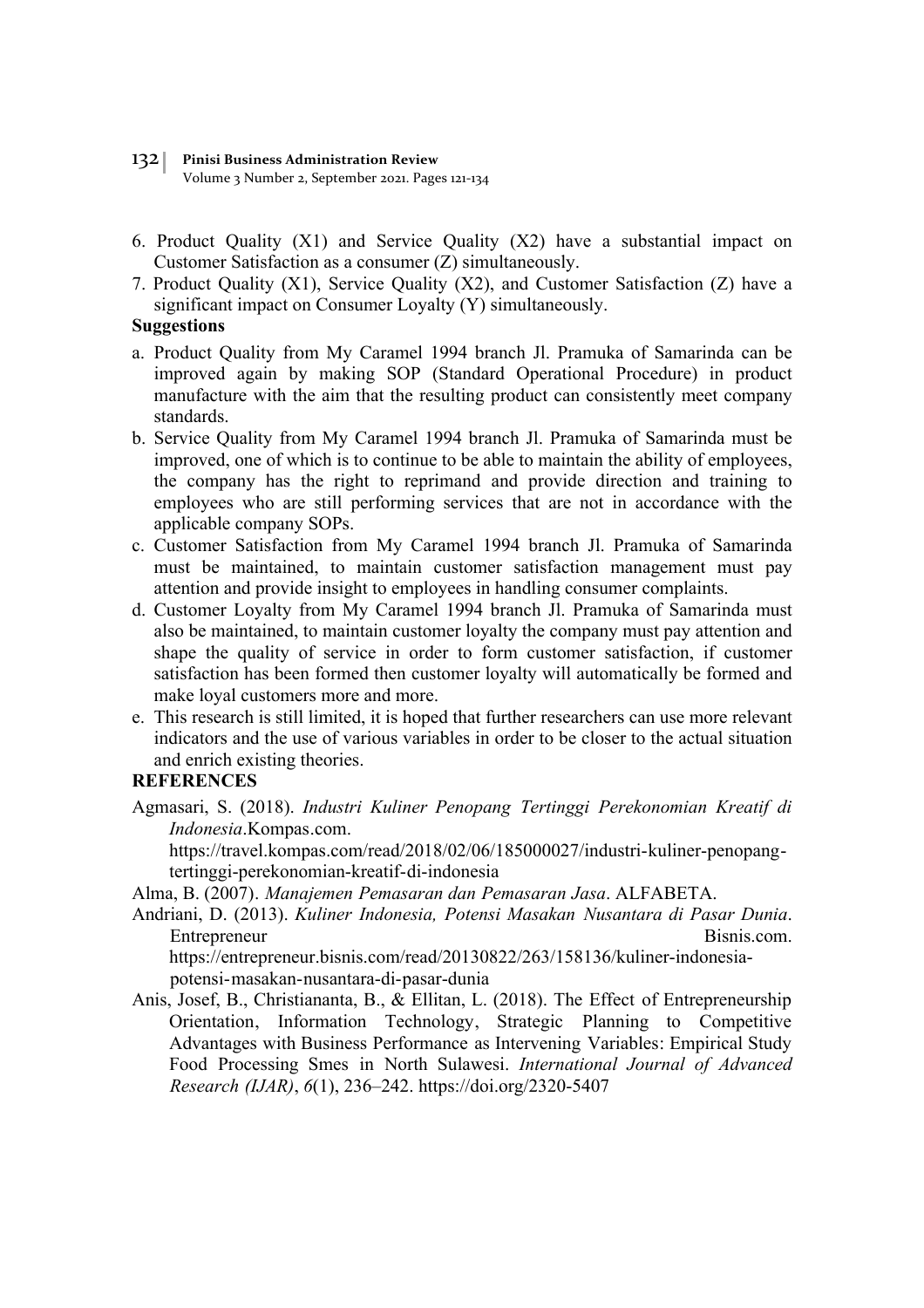Arzena, D. M. (2014). Pengaruh *Kepuasan Atas Kualitas Pelayanan dan Kepercayaan tTerhadapp Loyalitas Nasabahh PT. bBank Mandiri Tbk Cabang mMuaro Padang*.

Basith, A., Kumadji, S., & Hidayat, K. (2014). Pengaruh Kualitas Produk Dan Kualitas Pelayanan Terhadap Kepuasan Pelanggan dan Loyalitas Pelanggan (Survei pada Pelanggan De'Pans Pancake and Waffle di Kota Malang). *Jurnal Administrasi Bisnis S1 Universitas Brawijaya*, *11*(1), 82300.

Hermawan, A. (2009). *Penelitiann Bisnis*. PT. Grasindo.

Juanim. (2020). *Analisis Jalur dalam Riset Pemasaran Pengolahan Data SPSS dan LISREL*. PT. Refika Aditama.

Kotler, P. dan K. L. K. (2007). m*Manajemen Pemasaran*. PT. Indeks.

Kotler, P. dan K. L. K. (2012). Manajemen Pemasaran. Erlangga.

Lovelock, C. dan J. W. (2007). *Service Marketing*. Pearson Prentice Hall.

Lupiyoadi, R. (2014). *Manajemen Pemasaran Jasa* (4 ed.). Salemba Empat.

Margono, H. (2010). *Hubungan Antara Bukti Fisik, Keandalan, Daya Tanggap,* Jaminan Dan Empati Dengan Tingkat Kepuasan Pemakai Jasa Perpustakaan *Universitas Sanata Dharma Kampus I Mrican.* 

Mufidah, N. L. (2012). Pola Konsumsi Masyarakat Perkotaan: Studi Deskriptif Pemanfaatan Foodcourt oleh Keluarga. *Biokultur*, *1*(2), 157–178.

Rabiqy, Y. (2017). Strategi Peningkatan Kepuasan Pelanggan ntuk Meningkatkan Loyalitas Pelanggan Pengguna Internet Telkomsel Di Banda Aceh. *Forum kKeuangan Dan Bisniss Indonesia (FKBI)*, *6*, 253–264.

Rahmawati, K. N. (2017). Pengaruh Kualitas Produk Dan Pelayanan Terhadap Kepuasan Konsumen di Kedai Bangsawan Klaten. 1.

Ratnaningtyas, Y. I. (2017). Analisis Pengaruh Kualitas Produk, Kualitas Pelayanan *dan Kepuasan Pelanggan Terhadap Loyalitas Pelanggan. 4, 9–15.* 

Sangadji, E. M. dan S. (2013). Perilaku Konsumen : Pendekatan Praktis disertai *Himpunan Jurnal Penelitian. Andi.* 

Schiffman, L. G. dan L. L. K. (2007). Perilaku Konsumen. PT Indeks.

Sembiring, I. J., Suharyono, & Kusumawati, A. (2014). Pengaruh Kualitas Produk Dan Kualitas Pelayanan Terhadap Kepuasan Pelanggan Dalam Membentuk Loyalitas Pelanggan (Studi pada Pelanggan McDonald's MT.Haryono Malang). *Jurnal Administrasi Bisnis S1 Universitas Brawijaya, 15*(1), 84504.

Sugiyono. (2017). Metode Penelitian *Kuantitatif Kualitatif, R & D. ALFABETA.* 

Sulastiyono, A. (2011). Manajemen Penyelenggara Hotel. Alfabeta.

Tjiptono, F. (2015). Strategi Pemasaran (4 ed.). Andi.

Zahruli. (2012). Pendekatan Mutudan Kepuasan dalam Pelayanan Kesehatan. Gunung Agung.

Zeithaml, V. A., Bitner, M. J., & Gremler, D. D. (2017). Services marketing: integrating *customer focus across the firm.*